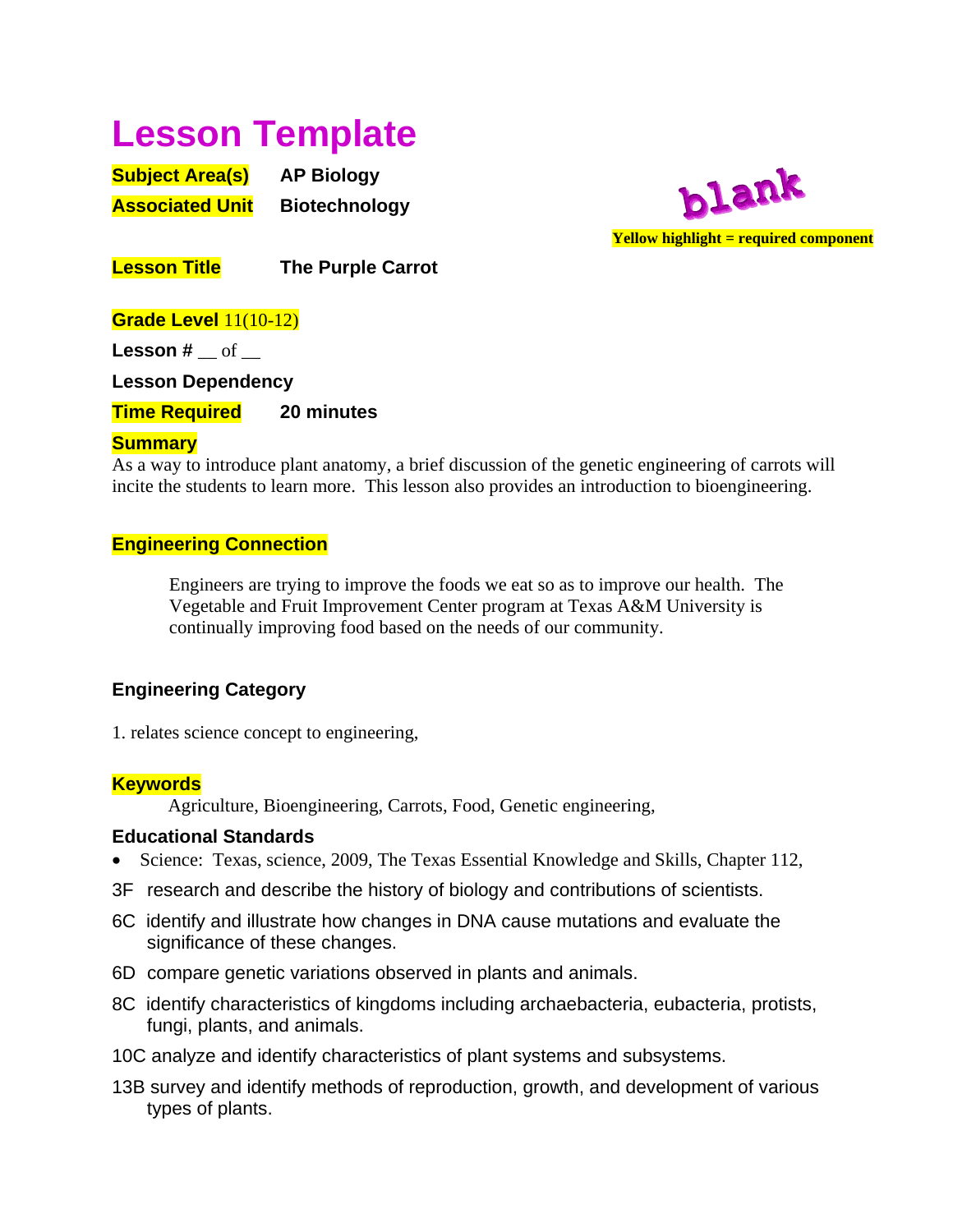#### **Pre-Requisite Knowledge**

The students should have a basic understanding of DNA.

#### **Learning Objectives**

After this lesson, students should be able to:

#### • **Explain the basis for genetic engineering**

#### **Introduction / Motivation**

 What vegetable was the first to be canned? What vegetable is referred to as 'Honey Underground'? Originally from Afghanistan, what vegetable comes in white, orange, purple, red, and yellow? The answer to all these questions is carrots! Carrots were originally not orange. In the 17th Century the Dutch cultivated orange carrots. They selectively pollinated the plant to produce sweet orange carrots.

 Today Texas A&M University is genetically engineering carrots to have a maroon skin and contain 40% more beta carotene than regular carrots. These "BetaSweet" carrots are sweeter than regular carrots and have a better texture. They also have anthocyanin, which is an effective compound recognized for the prevention of cancer. Anthocyanins are a class of pigments that are also antioxidants. Based on your knowledge of Chemistry, what is an antioxidant? That's right, it does the opposite of oxidizing, it reduces. Does everyone remember oxidation/reduction chemistry? Antioxidants help our body reverse the oxidizing reactions that occur naturally because of ozone, pollution, and other naturally occurring compounds. Some scientists believe that the oxidation of our cells is the main reason for premature aging. Do you want to look old? No way. So eat your fruits and veggies.

 What other plants have been genetically engineered for our benefit? (Onions, Citrus, Melons, Peppers, Plums, Peaches, Nectarines, Spinach, etc) Some foods have been selectively bread for color or flavor, and now for health benefits. Besides health benefits, what are other reasons to genetically engineer our vegetables and fruits? (pest-resistant, drought-resistant, frostresistant, disease-resistant, higher yields, etc)

#### **Lesson Background & Concepts for Teachers**

For more info on Texas A&M University Vegetable and Fruit Improvement Center: http://vfic.tamu.edu/index.htm

**Image** 



**Figure 1 ADA Description:** General chemical structure of anthocyanins **Caption:** Figure 1. General chemical structure of anthocyanins **Image file name:** anthocyanins.tif **Source/Rights:** made by self via ChemDraw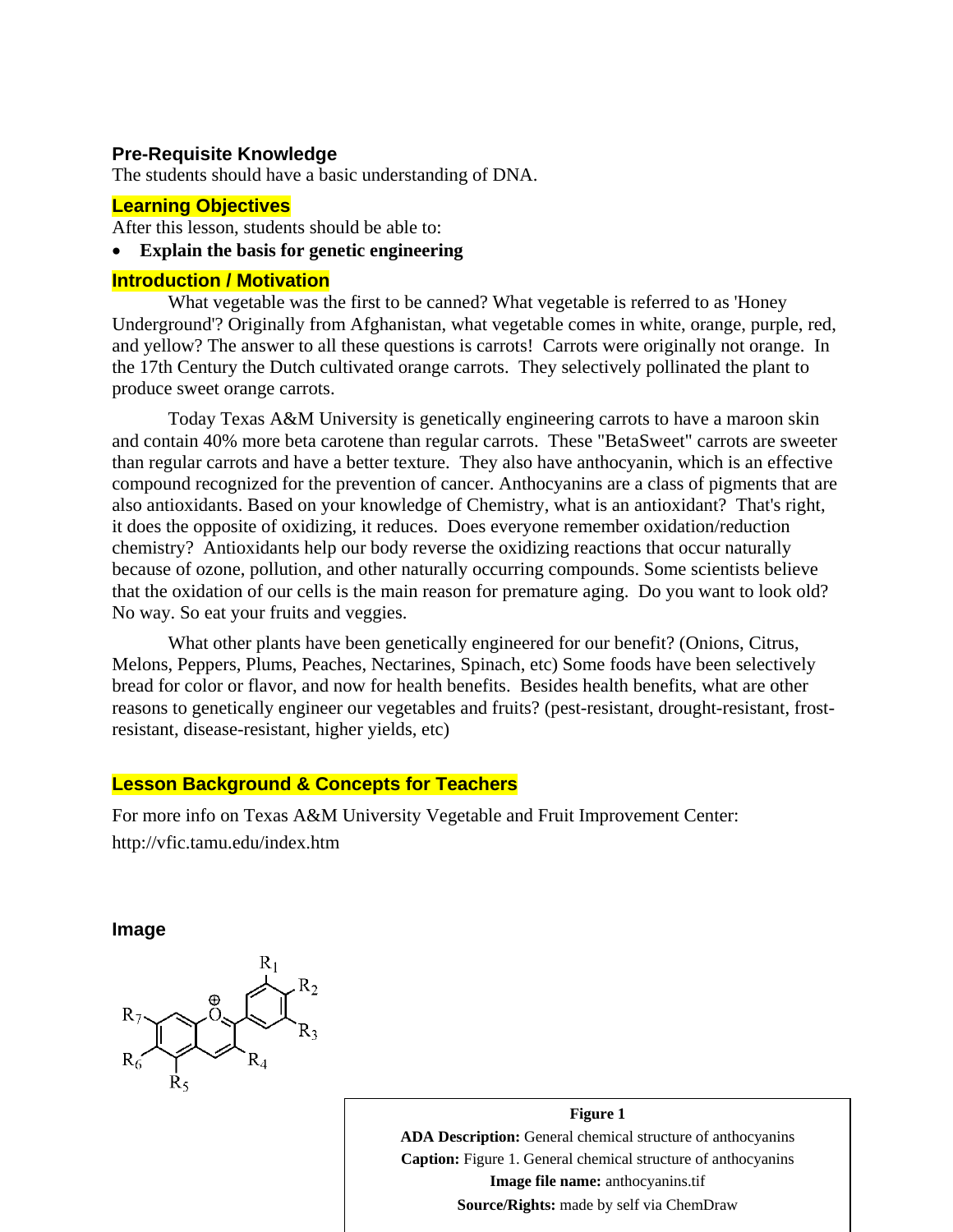#### **Vocabulary / Definitions**

| <b>Word</b> | <b>Definition</b> |
|-------------|-------------------|
|             |                   |
|             |                   |

#### **Associated Activities**

Lesson: Animals and Engineering

Activity: Glowing Flowers Lesson: The Cloning of Cells

#### **Lesson Closure**

 Now that we know scientist genetically engineer food, what's next? The human genome project has completely mapped out human DNA. So should scientist try to engineer a human baby? Do you think they can engineer a human? Think about cloning, it works for sheep, dogs, and other lower animals. What if scientists were able to clone and grow organs? There would never be a need for organ donors again. Scientists have genetically engineered rabbits and flowers to glow in the dark. What if humans were able to glow in the dark?

 Have the students debate the pros and cons of genetic engineering and associated technology. Assign them to teams and give each team a topic (either pro or con).

#### **Assessment**

 For homework, each student needs to research a vegetable or fruit that has been genetically engineered. The 2 page report shall include reasons for the manipulation and how it was done. At least 3 references are required for this report.

Each student must write a report with either the pros or cons for genetic engineering.

#### **Lesson Extension Activities**

**Additional Multimedia Support** 

**References** 

**Attachments** 

**Other**